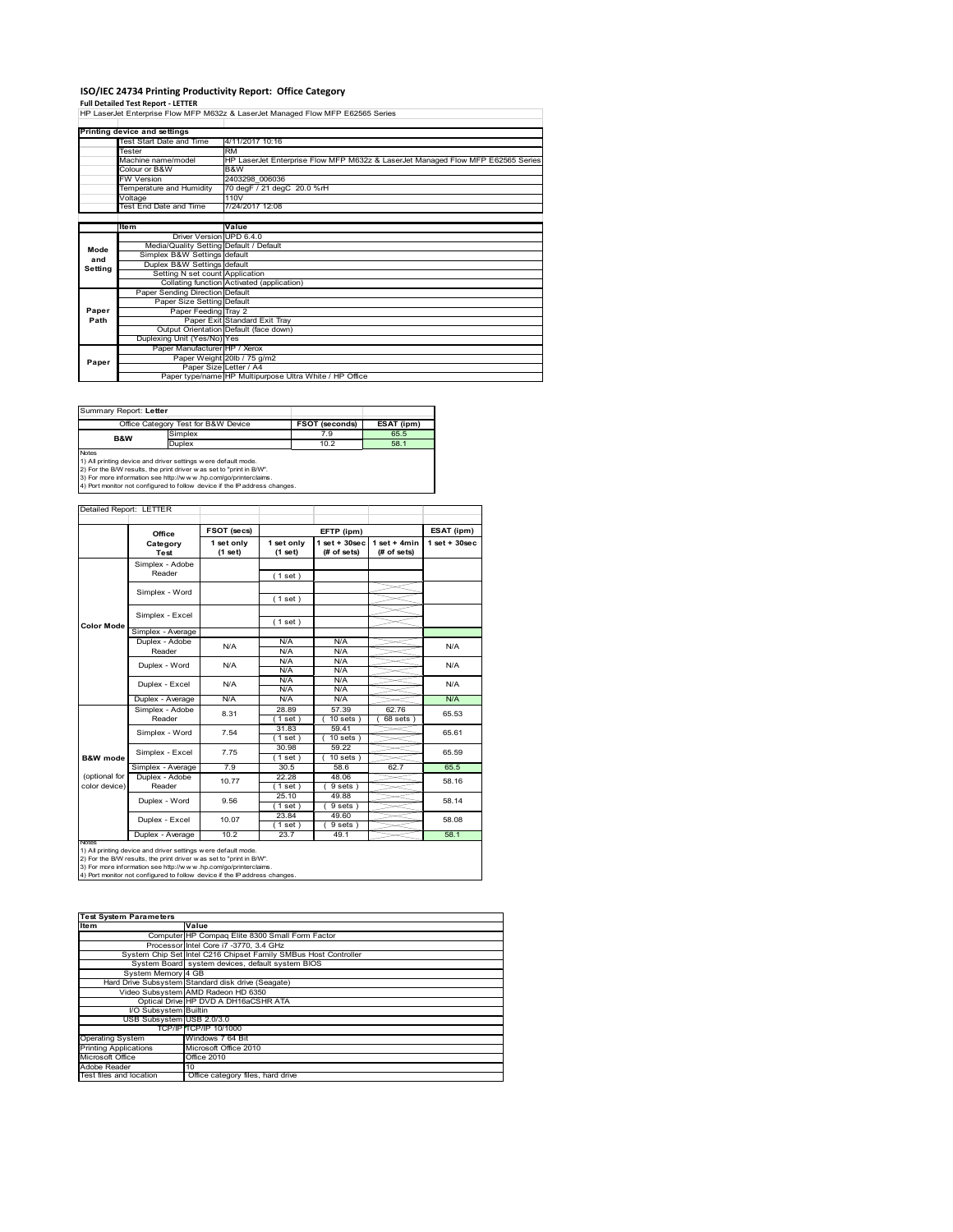# **ISO/IEC 24734 Printing Productivity Report: Office Category**

**Full Detailed Test Report ‐ A4** HP LaserJet Enterprise Flow MFP M632z & LaserJet Managed Flow MFP E62565 Series

|         | Printing device and settings            |                                                                                 |  |  |  |  |
|---------|-----------------------------------------|---------------------------------------------------------------------------------|--|--|--|--|
|         | Test Start Date and Time                | 4/11/2017 10:16                                                                 |  |  |  |  |
|         | Tester                                  | <b>RM</b>                                                                       |  |  |  |  |
|         | Machine name/model                      | HP LaserJet Enterprise Flow MFP M632z & LaserJet Managed Flow MFP E62565 Series |  |  |  |  |
|         | Colour or B&W                           | B&W                                                                             |  |  |  |  |
|         | <b>FW Version</b>                       | 2403298 006036                                                                  |  |  |  |  |
|         | Temperature and Humidity                | 70 degF / 21 degC 20.0 %rH                                                      |  |  |  |  |
|         | Voltage                                 | 110V                                                                            |  |  |  |  |
|         | Test End Date and Time                  | 7/24/2017 12:08                                                                 |  |  |  |  |
|         |                                         |                                                                                 |  |  |  |  |
|         | Item                                    | Value                                                                           |  |  |  |  |
|         | Driver Version UPD 6.4.0                |                                                                                 |  |  |  |  |
| Mode    | Media/Quality Setting Default / Default |                                                                                 |  |  |  |  |
| and     | Simplex B&W Settings default            |                                                                                 |  |  |  |  |
| Setting | Duplex B&W Settings default             |                                                                                 |  |  |  |  |
|         | Setting N set count Application         |                                                                                 |  |  |  |  |
|         |                                         | Collating function Activated (application)                                      |  |  |  |  |
|         | Paper Sending Direction Default         |                                                                                 |  |  |  |  |
|         | Paper Size Setting Default              |                                                                                 |  |  |  |  |
| Paper   | Paper Feeding Tray 2                    |                                                                                 |  |  |  |  |
| Path    |                                         | Paper Exit Standard Exit Tray                                                   |  |  |  |  |
|         |                                         | Output Orientation Default (face down)                                          |  |  |  |  |
|         | Duplexing Unit (Yes/No) Yes             |                                                                                 |  |  |  |  |
|         | Paper Manufacturer HP / Xerox           |                                                                                 |  |  |  |  |
| Paper   |                                         | Paper Weight 20lb / 75 g/m2                                                     |  |  |  |  |
|         |                                         | Paper Size Letter / A4                                                          |  |  |  |  |
|         |                                         | Paper type/name HP Multipurpose Ultra White / HP Office                         |  |  |  |  |

|                | Office Category Test for B&W Device | <b>FSOT (seconds)</b> | ESAT (ipm) |
|----------------|-------------------------------------|-----------------------|------------|
| <b>B&amp;W</b> | Simplex                             | 8.3                   | 61.5       |
|                | <b>Duplex</b>                       | 10.4                  | 55.5       |

1) All printing device and driver settings were default mode.<br>2) For the B/W results, the print driver was set to "print in B/W".<br>3) For more information see http://www.hp.com/go/printerclaims.<br>4) Port monitor not configur

| Detailed Report: A4            |                           |                       |                       |                                   |                               |                    |
|--------------------------------|---------------------------|-----------------------|-----------------------|-----------------------------------|-------------------------------|--------------------|
|                                | Office                    | FSOT (secs)           |                       | EFTP (ipm)                        |                               | ESAT (ipm)         |
|                                | Category<br><b>Test</b>   | 1 set only<br>(1 set) | 1 set only<br>(1 set) | $1$ set + $30$ sec<br>(# of sets) | $1$ set + 4min<br>(# of sets) | $1$ set + $30$ sec |
|                                | Simplex - Adobe<br>Reader |                       | (1 set)               |                                   |                               |                    |
|                                | Simplex - Word            |                       | (1 set)               |                                   |                               |                    |
| Colour                         | Simplex - Excel           |                       |                       |                                   |                               |                    |
| Mode                           | Simplex - Average         |                       | (1 set)               |                                   |                               |                    |
|                                | Duplex - Adobe<br>Reader  | N/A                   | N/A<br>N/A            | N/A<br>N/A                        |                               | N/A                |
|                                | Duplex - Word             | N/A                   | N/A<br>N/A            | N/A<br>N/A                        |                               | N/A                |
|                                | Duplex - Excel            | N/A                   | N/A<br>N/A            | N/A<br>N/A                        |                               | N/A                |
|                                | Duplex - Average          | N/A                   | N/A                   | N/A                               |                               | N/A                |
|                                | Simplex - Adobe<br>Reader | 8.72                  | 27.52<br>$1$ set)     | 53.18<br>$9 sets$ )               | 59.29<br>63 sets )            | 61.52              |
|                                | Simplex - Word            | 7.93                  | 30.26<br>$1$ set $)$  | 55.21<br>9 sets)                  |                               | 61.53              |
| <b>B&amp;W</b> mode            | Simplex - Excel           | 8.14                  | 29.50<br>$1$ set)     | 54.74<br>9 sets)                  |                               | 61.55              |
|                                | Simplex - Average         | 8.3                   | 29.0                  | 54.3                              | 59.2                          | 61.5               |
| (optional for<br>color device) | Duplex - Adobe<br>Reader  | 10.75                 | 22.32<br>$1$ set)     | 45.52<br>8 sets)                  |                               | 55.50              |
|                                | Duplex - Word             | 9.76                  | 24.58<br>$1$ set)     | 44.52<br>8 sets)                  |                               | 55.54              |
|                                | Duplex - Excel            | 10.42                 | 23.06<br>$1$ set)     | 46.42<br>8 sets)                  |                               | 55.46              |
|                                | Duplex - Average          | 10.4                  | 23.3                  | 45.4                              |                               | 55.5               |

notrest<br>1) All printing device and driver settings were default mode.<br>2) For the B/W results, the print driver was set to "print in B/W".<br>3) For more information see http://www.hp.com/go/printerclaims.<br>4) Por more informat

| <b>Test System Parameters</b> |                                                                 |  |  |  |  |
|-------------------------------|-----------------------------------------------------------------|--|--|--|--|
| <b>Item</b>                   | Value                                                           |  |  |  |  |
|                               | Computer HP Compaq Elite 8300 Small Form Factor                 |  |  |  |  |
|                               | Processor Intel Core i7 -3770, 3.4 GHz                          |  |  |  |  |
|                               | System Chip Set Intel C216 Chipset Family SMBus Host Controller |  |  |  |  |
|                               | System Board system devices, default system BIOS                |  |  |  |  |
| System Memory 4 GB            |                                                                 |  |  |  |  |
|                               | Hard Drive Subsystem Standard disk drive (Seagate)              |  |  |  |  |
|                               | Video Subsystem AMD Radeon HD 6350                              |  |  |  |  |
|                               | Optical Drive HP DVD A DH16aCSHR ATA                            |  |  |  |  |
| I/O Subsystem Builtin         |                                                                 |  |  |  |  |
| USB Subsystem USB 2.0/3.0     |                                                                 |  |  |  |  |
|                               | TCP/IP TCP/IP 10/1000                                           |  |  |  |  |
| <b>Operating System</b>       | Windows 7 64 Bit                                                |  |  |  |  |
| <b>Printing Applications</b>  | Microsoft Office 2010                                           |  |  |  |  |
| Microsoft Office              | Office 2010                                                     |  |  |  |  |
| Adobe Reader                  | 10                                                              |  |  |  |  |
| Test files and location       | Office category files, hard drive                               |  |  |  |  |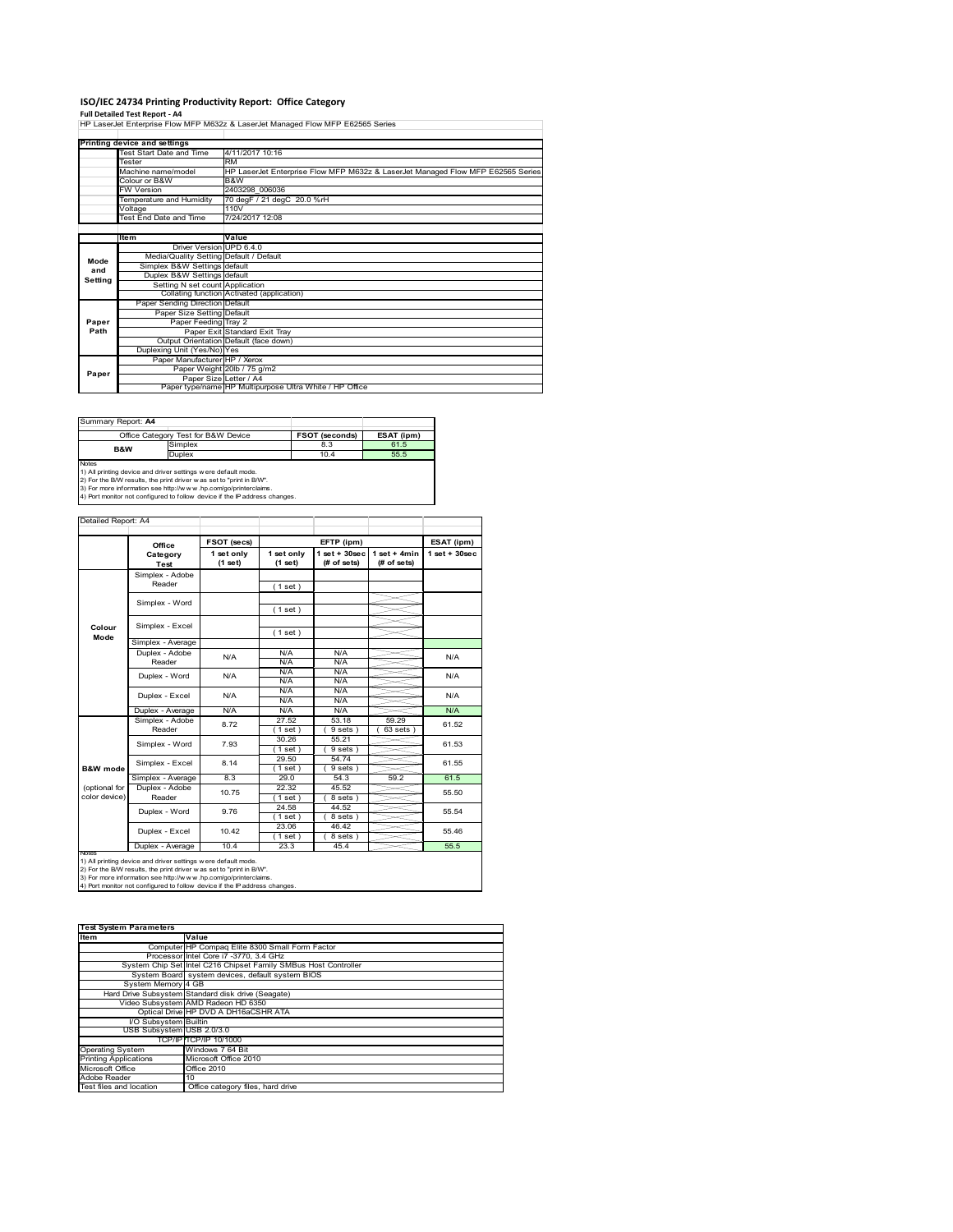**ISO/IEC 24734 Printing Productivity Report: Office Category<br>Feature Performance Full Report - Office Feature Performance Test<br>HP LaserJet Enterprise Flow MFP M632z & LaserJet Managed Flow MFP E62565 Series** 

|         | Printing device and settings            |                                                                                 |  |  |  |  |
|---------|-----------------------------------------|---------------------------------------------------------------------------------|--|--|--|--|
|         | <b>Test Start Date and Time</b>         | 4/11/2017 10:16                                                                 |  |  |  |  |
|         | Tester                                  | <b>RM</b>                                                                       |  |  |  |  |
|         | Machine name/model                      | HP LaserJet Enterprise Flow MFP M632z & LaserJet Managed Flow MFP E62565 Series |  |  |  |  |
|         | Colour or B&W                           | B&W                                                                             |  |  |  |  |
|         | <b>FW Version</b>                       | 2403298 006036                                                                  |  |  |  |  |
|         | Temperature and Humidity                | 70 degF / 21 degC 20.0 %rH                                                      |  |  |  |  |
|         | Voltage                                 | 110V                                                                            |  |  |  |  |
|         | <b>Test End Date and Time</b>           | 7/24/2017 12:08                                                                 |  |  |  |  |
|         |                                         |                                                                                 |  |  |  |  |
|         | Item                                    | Value                                                                           |  |  |  |  |
|         | Driver Version UPD 6.4.0                |                                                                                 |  |  |  |  |
| Mode    | Media/Quality Setting Default / Default |                                                                                 |  |  |  |  |
| and     | Simplex B&W Settings default            |                                                                                 |  |  |  |  |
| Setting | Duplex B&W Settings default             |                                                                                 |  |  |  |  |
|         | Setting N set count Application         |                                                                                 |  |  |  |  |
|         |                                         | Collating function Activated (application)                                      |  |  |  |  |
|         | Paper Sending Direction Default         |                                                                                 |  |  |  |  |
|         | Paper Size Setting Default              |                                                                                 |  |  |  |  |
| Paper   | Paper Feeding Tray 2                    |                                                                                 |  |  |  |  |
| Path    |                                         | Paper Exit Standard Exit Tray                                                   |  |  |  |  |
|         |                                         | Output Orientation Default (face down)                                          |  |  |  |  |
|         | Duplexing Unit (Yes/No) Yes             |                                                                                 |  |  |  |  |
|         | Paper Manufacturer HP / Xerox           |                                                                                 |  |  |  |  |
| Paper   |                                         | Paper Weight 20lb / 75 g/m2                                                     |  |  |  |  |
|         |                                         | Paper Size Letter / A4                                                          |  |  |  |  |
|         |                                         | Paper type/name HP Multipurpose Ultra White / HP Office                         |  |  |  |  |

| <b>ISO Print Productivity Report: Feature Performance Test Summary</b>                                                                                                                                                                                                                            |                                      |                                      |                                  |  |  |
|---------------------------------------------------------------------------------------------------------------------------------------------------------------------------------------------------------------------------------------------------------------------------------------------------|--------------------------------------|--------------------------------------|----------------------------------|--|--|
|                                                                                                                                                                                                                                                                                                   |                                      |                                      | <b>Feature Performance Ratio</b> |  |  |
| <b>Printing Modes</b>                                                                                                                                                                                                                                                                             |                                      |                                      |                                  |  |  |
| (Feature Adobe Reader - Office test file)                                                                                                                                                                                                                                                         | FSOT (base)<br><b>FSOT (feature)</b> | <b>ESAT (feature)</b><br>ESAT (base) |                                  |  |  |
| A5 Landscape Feed - Colour                                                                                                                                                                                                                                                                        | Simplex                              |                                      |                                  |  |  |
| <b>A5 Portrait Feed - Colour</b>                                                                                                                                                                                                                                                                  | Simplex                              |                                      |                                  |  |  |
| Legal - Colour                                                                                                                                                                                                                                                                                    | Simplex                              |                                      |                                  |  |  |
| Legal - Colour                                                                                                                                                                                                                                                                                    | Duplex                               |                                      |                                  |  |  |
| A5 Landscape Feed - B/W                                                                                                                                                                                                                                                                           | Simplex                              | 147%                                 | 163%                             |  |  |
| <b>A5 Portrait Feed - B/W</b>                                                                                                                                                                                                                                                                     | Simplex                              | 71%                                  | 41%                              |  |  |
| Legal - B/W                                                                                                                                                                                                                                                                                       | Simplex                              |                                      |                                  |  |  |
| Legal - B/W                                                                                                                                                                                                                                                                                       | Duplex                               |                                      |                                  |  |  |
| <b>Notes</b><br>1) All printing device and driver settings were default mode.<br>2) Test conducted with 8-paper Office Feature Performance file.<br>3) For more information see http://www.hp.com/go/printerclaims.<br>4) Port monitor not configured to follow device if the IP address changes. |                                      |                                      |                                  |  |  |

| <b>Printing Modes</b><br>Feature Adobe Reader - Office | <b>Base Printing</b><br>Mode |                     | <b>Feature Performance</b><br>A5 and Legal |                                 |                                         |                                      |
|--------------------------------------------------------|------------------------------|---------------------|--------------------------------------------|---------------------------------|-----------------------------------------|--------------------------------------|
| test file (8-page)                                     |                              |                     |                                            |                                 |                                         |                                      |
|                                                        | <b>FSOT</b><br><b>Base</b>   | <b>ESAT</b><br>Base | 1 set<br>FSOT (secs)                       | $1$ set $+30$ sec<br>ESAT (ipm) | FSOT (base)<br><b>FSOT</b><br>(feature) | <b>ESAT (feature)</b><br>ESAT (base) |
| Simplex A5 Landscape Feed - Colour                     |                              |                     |                                            |                                 |                                         |                                      |
| Simplex A5 Portrait Feed - Colour                      |                              |                     |                                            |                                 |                                         |                                      |
| Legal Simplex - Colour                                 |                              |                     |                                            |                                 |                                         |                                      |
| <b>Legal Duplex - Colour</b>                           |                              |                     |                                            |                                 |                                         |                                      |
| Simplex A5 Landscape Feed - B/W                        | 13.59                        | 61.73               | 9.29                                       | 100.9                           | 147%                                    | 163%                                 |
| Simplex A5 Portrait Feed - B/W                         | 13.59                        | 61.73               | 19.39                                      | 25.6                            | 71%                                     | 41%                                  |
| Legal Simplex - B/W                                    | 13.59                        | 61.73               |                                            |                                 |                                         |                                      |
| Legal Duplex - B/W                                     | 13.59                        | 61.73               |                                            |                                 |                                         |                                      |

3) For more information see http://w w w .hp.com/go/printerclaims. 4) Port monitor not configured to follow device if the IP address changes.

|        | <b>Test System Parameters</b> |                                                                 |  |  |  |
|--------|-------------------------------|-----------------------------------------------------------------|--|--|--|
|        | <b>Item</b>                   | Value                                                           |  |  |  |
|        |                               | Computer HP Compaq Elite 8300 Small Form Factor                 |  |  |  |
|        |                               | Processor Intel Core i7 -3770, 3.4 GHz                          |  |  |  |
|        |                               | System Chip Set Intel C216 Chipset Family SMBus Host Controller |  |  |  |
|        |                               | System Board system devices, default system BIOS                |  |  |  |
| Test   | System Memory 4 GB            |                                                                 |  |  |  |
| System |                               | Hard Drive Subsystem Standard disk drive (Seagate)              |  |  |  |
|        |                               | Video Subsystem AMD Radeon HD 6350                              |  |  |  |
|        |                               | Optical Drive HP DVD A DH16aCSHR ATA                            |  |  |  |
|        | <b>VO Subsystem Builtin</b>   |                                                                 |  |  |  |
|        | USB Subsystem USB 2.0/3.0     |                                                                 |  |  |  |
| I/O    |                               | <b>TCP/IP TCP/IP 10/1000</b>                                    |  |  |  |
|        | <b>Operating System</b>       | Windows 7 64 Bit                                                |  |  |  |
|        | <b>Printing Applications</b>  | Microsoft Office 2010                                           |  |  |  |
|        | Software Microsoft Office     | <b>Office 2010</b>                                              |  |  |  |
|        | Adobe Reader                  | 10                                                              |  |  |  |
|        | Test files and location       | Office category files, hard drive                               |  |  |  |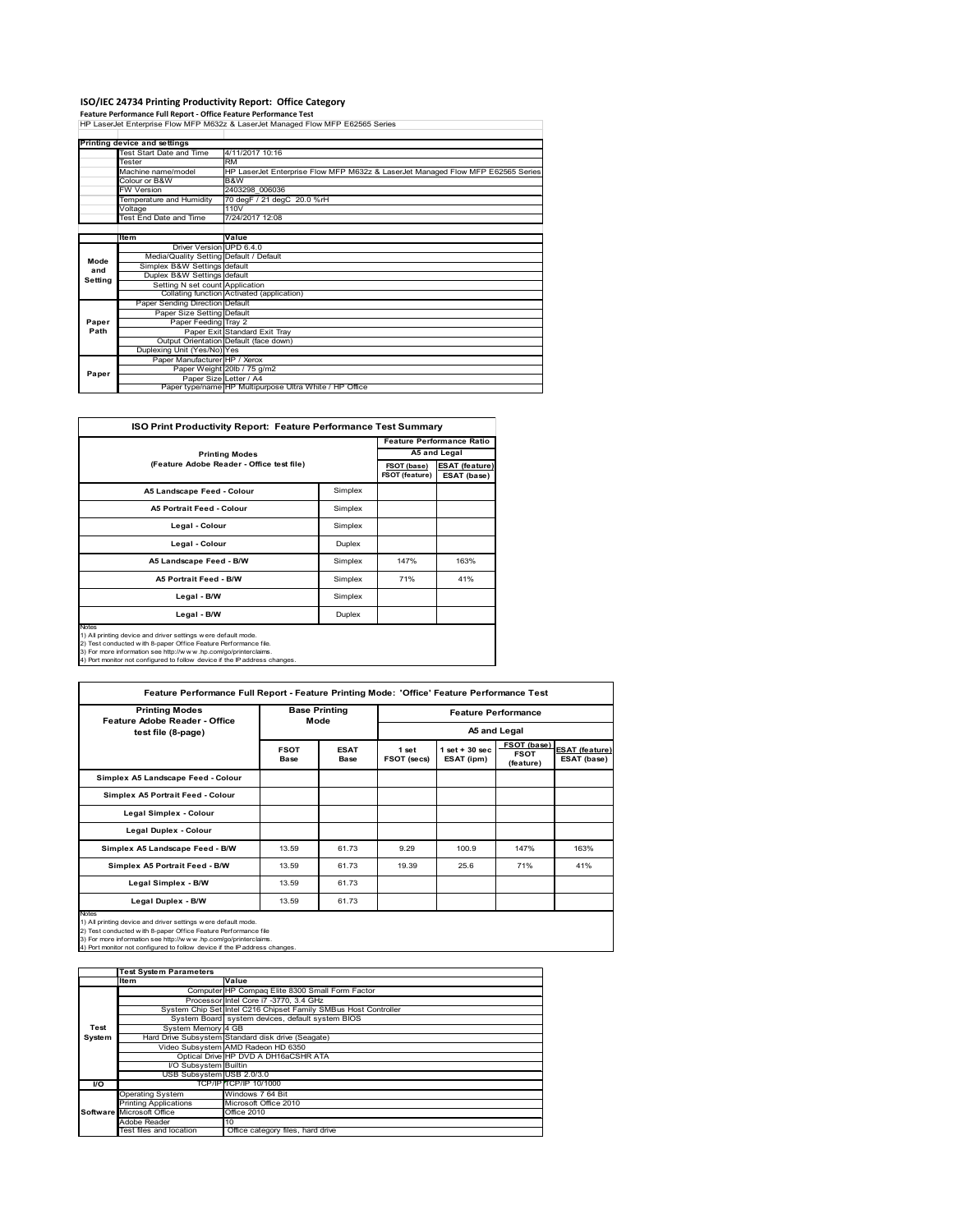#### **ISO/IEC 17629 First Print Out Time Report: Office Category**

**Full Detailed Test Report ‐ LETTER** HP LaserJet Enterprise Flow MFP M632z & LaserJet Managed Flow MFP E62565 Series

|            | Printing device and settings               |                                                                                 |
|------------|--------------------------------------------|---------------------------------------------------------------------------------|
|            | Test Start Date and Time                   | 4/11/2017 10:16                                                                 |
|            | Tester                                     | <b>RM</b>                                                                       |
|            | Machine name/model                         | HP LaserJet Enterprise Flow MFP M632z & LaserJet Managed Flow MFP E62565 Series |
|            | Colour or B&W                              | B&W                                                                             |
|            | FW Version                                 | 2403298 006036                                                                  |
|            | Configuration (options)                    | Default                                                                         |
|            | Controller                                 | 4.119                                                                           |
|            | Printing device page count                 | Not Specified                                                                   |
|            | Printing supplies page count Not Specified |                                                                                 |
|            | Temperature and Humidity                   | 70 degF / 21 degC 20.0 %rH                                                      |
|            | Voltage                                    | 110V                                                                            |
|            | Test End Date and Time                     | 7/24/2017 12:08                                                                 |
|            |                                            |                                                                                 |
|            | <b>Item</b>                                | Value                                                                           |
| Mode       | PDL and driver version                     | UPD 6.4.0                                                                       |
| and        | Print Quality mode                         | default                                                                         |
| Setting    | <b>B&amp;W</b> settings                    | default                                                                         |
|            | Paper feed orientation                     | Short Edge                                                                      |
| Paper      | Paper type setting                         | default                                                                         |
|            | Paper feeding                              | Standard cassette                                                               |
|            | Paper exit                                 | Standard exit tray                                                              |
| Paper Path | Output orientation                         | default (face up or face down)                                                  |

**FPOT from Ready (seconds)**<br>Simplex 4.99 **Duplex**<br>Notes<br>1) All printing device and driver settings were default mode.<br>2) For the BM results, the print driver was set to "print in BM".<br>4) For more information see http://www.hp.com/golprinterclaims.<br>4) Port monitor **ISO First Page Out Time Summary Report: Office Category** t: Letter **B&W**

|                                |                                                                                                                                                                                                                                                                                                                                                                                                             | ISO First Page Out Time Report: Office Category |                            |                              |                            |                   |             |
|--------------------------------|-------------------------------------------------------------------------------------------------------------------------------------------------------------------------------------------------------------------------------------------------------------------------------------------------------------------------------------------------------------------------------------------------------------|-------------------------------------------------|----------------------------|------------------------------|----------------------------|-------------------|-------------|
| <b>Detailed Report: LETTER</b> |                                                                                                                                                                                                                                                                                                                                                                                                             | Word<br>(seconds)                               | Excel<br>(seconds)         | Adobe<br>Reader<br>(seconds) | Average<br>(seconds)       | <b>Delay Time</b> |             |
|                                | FPOT from Ready - Simplex                                                                                                                                                                                                                                                                                                                                                                                   |                                                 |                            |                              |                            |                   |             |
|                                | FPOT from Ready - Duplex                                                                                                                                                                                                                                                                                                                                                                                    |                                                 |                            |                              |                            |                   |             |
| <b>Color Mode</b>              | FPOT from Sleep - Simplex                                                                                                                                                                                                                                                                                                                                                                                   |                                                 |                            | N/A                          |                            |                   |             |
|                                | Recovery Time                                                                                                                                                                                                                                                                                                                                                                                               |                                                 |                            |                              |                            |                   |             |
|                                | FPOT from Off - Simplex                                                                                                                                                                                                                                                                                                                                                                                     |                                                 |                            |                              |                            |                   |             |
|                                | Warm-up Time                                                                                                                                                                                                                                                                                                                                                                                                |                                                 |                            |                              |                            |                   |             |
|                                | FPOT from Ready - Simplex                                                                                                                                                                                                                                                                                                                                                                                   | 4.64                                            | 4.91                       | 5.40                         | 4.99                       | 21 Seconds        |             |
|                                | FPOT from Ready - Duplex                                                                                                                                                                                                                                                                                                                                                                                    |                                                 |                            |                              |                            |                   |             |
| <b>B&amp;W Mode</b>            | FPOT from Sleep - Simplex                                                                                                                                                                                                                                                                                                                                                                                   |                                                 |                            | 15.59                        |                            | 105 Minutes       |             |
|                                | Recovery Time                                                                                                                                                                                                                                                                                                                                                                                               |                                                 |                            | 10.2 <sub>5</sub>            |                            |                   |             |
|                                | FPOT from Off - Simplex                                                                                                                                                                                                                                                                                                                                                                                     |                                                 |                            | 167.00                       |                            |                   |             |
|                                |                                                                                                                                                                                                                                                                                                                                                                                                             |                                                 |                            |                              |                            |                   |             |
| Notes                          | Warm-up Time                                                                                                                                                                                                                                                                                                                                                                                                |                                                 |                            | 161.60                       |                            |                   |             |
| <b>HP Data Table</b>           | 1) All printing device and driver settings w ere default mode.<br>2) For the B/W results, the print driver was set to "print in B/W".<br>3) For more information see http://www.hp.com/go/printerclaims.<br>4) Port monitor not configured to follow device if the IP address changes.<br>5) Page counts w ere collected after completion of the tests.<br>6) Details for FPOT from Sleep are show n below. |                                                 |                            |                              |                            |                   |             |
| <b>Detailed Report: LETTER</b> |                                                                                                                                                                                                                                                                                                                                                                                                             |                                                 |                            |                              |                            |                   |             |
|                                |                                                                                                                                                                                                                                                                                                                                                                                                             | <b>FPOT Avg</b><br>(se cs)                      | FPOT (secs)<br>Iteration 1 | FPOT (secs)<br>Iteration 2   | FPOT (secs)<br>Iteration 3 | Application       | Delay Time  |
|                                | FPOT from Sleep                                                                                                                                                                                                                                                                                                                                                                                             | N/A                                             | N/A                        | N/A                          | N/A                        | Adobe Reader      |             |
| <b>Color Mode</b>              | FPOT from Sleep (15 minutes)<br>HP/Non ISO Test                                                                                                                                                                                                                                                                                                                                                             | N/A                                             | N/A                        | N/A                          | N/A                        | Adobe Reader      |             |
| <b>B&amp;W Mode</b>            | FPOT from Sleep                                                                                                                                                                                                                                                                                                                                                                                             | 15.59                                           | 15.73                      | 15.44                        | N/A                        | Adobe Reader      | 105 Minutes |

1) All printing device and driver settings w ere default mode.<br>2) For the B/W results, the print driver w as set to "print in B/W".<br>3 DLP includes detailed iterations as data measurements may vary run to run.

|                                  | <b>Test System Parameters</b> |                                                       |
|----------------------------------|-------------------------------|-------------------------------------------------------|
|                                  | Item                          | Value                                                 |
|                                  | Computer                      | HP Compag Elite 8300 Small Form Factor                |
|                                  | Processor                     | Intel Core i7 -3770, 3.4 GHz                          |
|                                  | System Chip Set               | Intel C216 Chipset Family SMBus Host Controller       |
|                                  | <b>System Board</b>           | system devices, default system BIOS                   |
| Test                             | <b>System Memory</b>          | 4 GB                                                  |
| System                           | <b>Hard Drive Subsystem</b>   | Standard disk drive (Seagate)                         |
|                                  | Video Subsystem               | AMD Radeon HD 6350                                    |
|                                  | Optical Drive                 | HP DVD A DH16aCSHR ATA                                |
|                                  | I/O Subsystem                 | <b>Builtin</b>                                        |
|                                  | <b>USB Subsystem</b>          | USB 2.0/3.0                                           |
| Printing<br>Device<br>Connection | TCP/IP                        | 10/1000                                               |
|                                  |                               |                                                       |
|                                  | Operating System              | Windows 7 Business/Ultimate, 64 bit, Build 7601, SP 1 |
|                                  | <b>Printing Applications</b>  | Microsoft Office 2010 SP2                             |
| Software                         |                               | Adobe Reader 10.1.4                                   |
|                                  | <b>Print Driver</b>           | UPD 6.4.0                                             |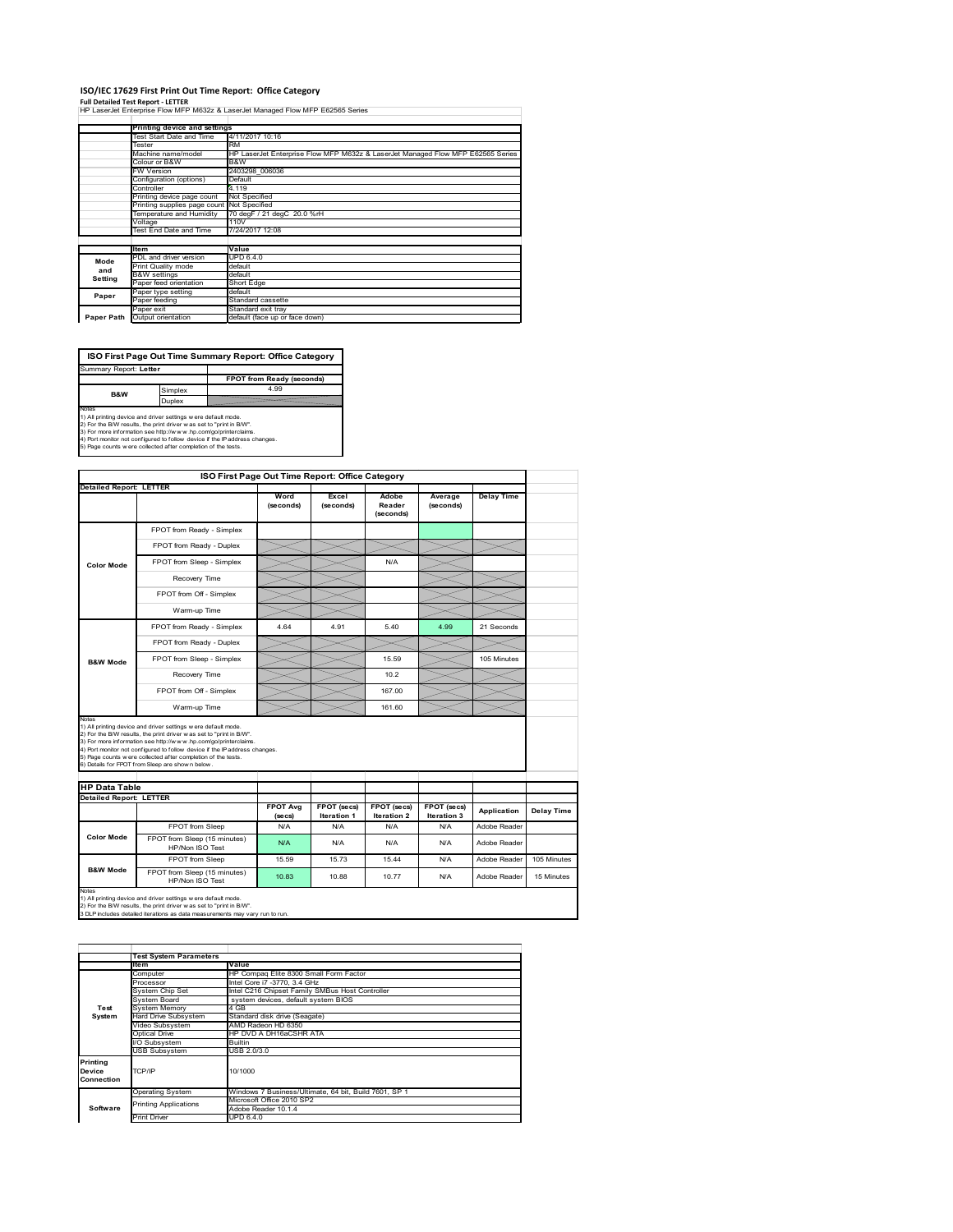#### **ISO/IEC 17629 First Print Out Time Report: Office Category**

**Full Detailed Test Report ‐ A4** HP LaserJet Enterprise Flow MFP M632z & LaserJet Managed Flow MFP E62565 Series

|            | Printing device and settings               |                                                                                 |
|------------|--------------------------------------------|---------------------------------------------------------------------------------|
|            | Test Start Date and Time                   | 4/11/2017 10:16                                                                 |
|            | Tester                                     | <b>RM</b>                                                                       |
|            | Machine name/model                         | HP LaserJet Enterprise Flow MFP M632z & LaserJet Managed Flow MFP E62565 Series |
|            | Colour or B&W                              | B&W                                                                             |
|            | <b>FW Version</b>                          | 2403298 006036                                                                  |
|            | Configuration (options)                    | Default                                                                         |
|            | Controller                                 | 4.119                                                                           |
|            | Printing device page count                 | Not Specified                                                                   |
|            | Printing supplies page count Not Specified |                                                                                 |
|            | Temperature and Humidity                   | 70 degF / 21 degC 20.0 %rH                                                      |
|            | Voltage                                    | 110V                                                                            |
|            | Test End Date and Time                     | 7/24/2017 12:08                                                                 |
|            |                                            |                                                                                 |
|            | <b>Item</b>                                | Value                                                                           |
| Mode       | PDL and driver version                     | <b>UPD 6.4.0</b>                                                                |
| and        | Print Quality mode                         | default                                                                         |
| Setting    | <b>B&amp;W</b> settings                    | default                                                                         |
|            | Paper feed orientation                     | Short Edge                                                                      |
| Paper      | Paper type setting                         | default                                                                         |
|            | Paper feeding                              | Standard cassette                                                               |
|            | Paper exit                                 | Standard exit tray                                                              |
| Paper Path | Output orientation                         | default (face up or face down)                                                  |

**ISO First Page Out Time Summary Report: Office Category**

**FPOT from Ready (seconds)** Simplex 4.95 Duplex Notes<br>1) All printing device and driver settings were default mode.<br>2) For the BAV results, the print driver was set to "print in BAV".<br>3) For more information see http://www.hp.com/golprinterclaims.<br>4) Port monitor not co Summary Report: A4 **B&W**

|                               |                                                                                                                                                                                                                                                                                                                                                                                                              |                            | ISO First Page Out Time Report: Office Category |                                   |                            |                   |             |
|-------------------------------|--------------------------------------------------------------------------------------------------------------------------------------------------------------------------------------------------------------------------------------------------------------------------------------------------------------------------------------------------------------------------------------------------------------|----------------------------|-------------------------------------------------|-----------------------------------|----------------------------|-------------------|-------------|
| Detailed Report: A4           |                                                                                                                                                                                                                                                                                                                                                                                                              | Word<br>(seconds)          | Excel<br>(seconds)                              | Adobe<br>Reader<br>(seconds)      | Average<br>(seconds)       | <b>Delay Time</b> |             |
|                               | FPOT from Ready - Simplex                                                                                                                                                                                                                                                                                                                                                                                    |                            |                                                 |                                   |                            |                   |             |
|                               | FPOT from Ready - Duplex                                                                                                                                                                                                                                                                                                                                                                                     |                            |                                                 |                                   |                            |                   |             |
| <b>Color Mode</b>             | FPOT from Sleep - Simplex                                                                                                                                                                                                                                                                                                                                                                                    |                            |                                                 | N/A                               |                            |                   |             |
|                               | Recovery Time                                                                                                                                                                                                                                                                                                                                                                                                |                            |                                                 |                                   |                            |                   |             |
|                               | FPOT from Off - Simplex                                                                                                                                                                                                                                                                                                                                                                                      |                            |                                                 |                                   |                            |                   |             |
|                               | Warm-up Time                                                                                                                                                                                                                                                                                                                                                                                                 |                            |                                                 |                                   |                            |                   |             |
|                               | FPOT from Ready - Simplex                                                                                                                                                                                                                                                                                                                                                                                    | 4.63                       | 4.77                                            | 544                               | 4.95                       | 21 Seconds        |             |
|                               | FPOT from Ready - Duplex                                                                                                                                                                                                                                                                                                                                                                                     |                            |                                                 |                                   |                            |                   |             |
| <b>B&amp;W Mode</b>           | FPOT from Sleep - Simplex                                                                                                                                                                                                                                                                                                                                                                                    |                            |                                                 | 16 16                             |                            | 105 Minutes       |             |
|                               | Recovery Time                                                                                                                                                                                                                                                                                                                                                                                                |                            |                                                 | 10.7                              |                            |                   |             |
|                               |                                                                                                                                                                                                                                                                                                                                                                                                              |                            |                                                 |                                   |                            |                   |             |
|                               | FPOT from Off - Simplex                                                                                                                                                                                                                                                                                                                                                                                      |                            |                                                 | 184.14                            |                            |                   |             |
|                               | Warm-up Time                                                                                                                                                                                                                                                                                                                                                                                                 |                            |                                                 | 178.70                            |                            |                   |             |
| Notes<br><b>HP Data Table</b> | 1) All printing device and driver settings w ere default mode.<br>2) For the B/W results, the print driver w as set to "print in B/W".<br>3) For more information see http://www.hp.com/go/printerclaims.<br>4) Port monitor not configured to follow device if the IP address changes.<br>5) Page counts w ere collected after completion of the tests.<br>6) Details for FPOT from Sleep are show n below. |                            |                                                 |                                   |                            |                   |             |
| <b>Detailed Report: A4</b>    |                                                                                                                                                                                                                                                                                                                                                                                                              |                            |                                                 |                                   |                            |                   |             |
|                               |                                                                                                                                                                                                                                                                                                                                                                                                              | <b>FPOT Avg</b><br>(se cs) | FPOT (secs)<br><b>Iteration 1</b>               | FPOT (secs)<br><b>Iteration 2</b> | FPOT (secs)<br>Iteration 3 | Application       | Delay Time  |
|                               | FPOT from Sleep                                                                                                                                                                                                                                                                                                                                                                                              | N/A                        | N/A                                             | N/A                               | N/A                        | Adobe Reader      |             |
| <b>Color Mode</b>             | FPOT from Sleep (15 minutes)<br>HP/Non ISO Test                                                                                                                                                                                                                                                                                                                                                              | N/A                        | N/A                                             | N/A                               | N/A                        | Adobe Reader      |             |
| <b>B&amp;W Mode</b>           | FPOT from Sleep                                                                                                                                                                                                                                                                                                                                                                                              | 16.16                      | 16.01                                           | 16.31                             | N/A                        | Adobe Reader      | 105 Minutes |

1) All printing device and driver settings w ere default mode.<br>2) For the B/W results, the print driver w as set to "print in B/W".<br>3 DLP includes detailed iterations as data measurements may vary run to run.

|                         | Value                                                                        |  |  |  |
|-------------------------|------------------------------------------------------------------------------|--|--|--|
| Computer                | HP Compag Elite 8300 Small Form Factor                                       |  |  |  |
| Processor               | Intel Core i7 -3770, 3.4 GHz                                                 |  |  |  |
| System Chip Set         | Intel C216 Chipset Family SMBus Host Controller                              |  |  |  |
| System Board            | system devices, default system BIOS                                          |  |  |  |
| <b>System Memory</b>    | 4 GB                                                                         |  |  |  |
| Hard Drive Subsystem    | Standard disk drive (Seagate)                                                |  |  |  |
| Video Subsystem         | AMD Radeon HD 6350                                                           |  |  |  |
| Optical Drive           | HP DVD A DH16aCSHR ATA                                                       |  |  |  |
| I/O Subsystem           | <b>Builtin</b>                                                               |  |  |  |
| <b>USB Subsystem</b>    | USB 2.0/3.0                                                                  |  |  |  |
|                         |                                                                              |  |  |  |
| TCP/IP                  | 10/1000                                                                      |  |  |  |
|                         |                                                                              |  |  |  |
| <b>Operating System</b> | Windows 7 Business/Ultimate, 64 bit, Build 7601, SP 1                        |  |  |  |
|                         | Microsoft Office 2010 SP2                                                    |  |  |  |
|                         | Adobe Reader 10.1.4                                                          |  |  |  |
| <b>Print Driver</b>     | UPD 6.4.0                                                                    |  |  |  |
|                         | <b>Test System Parameters</b><br><b>Item</b><br><b>Printing Applications</b> |  |  |  |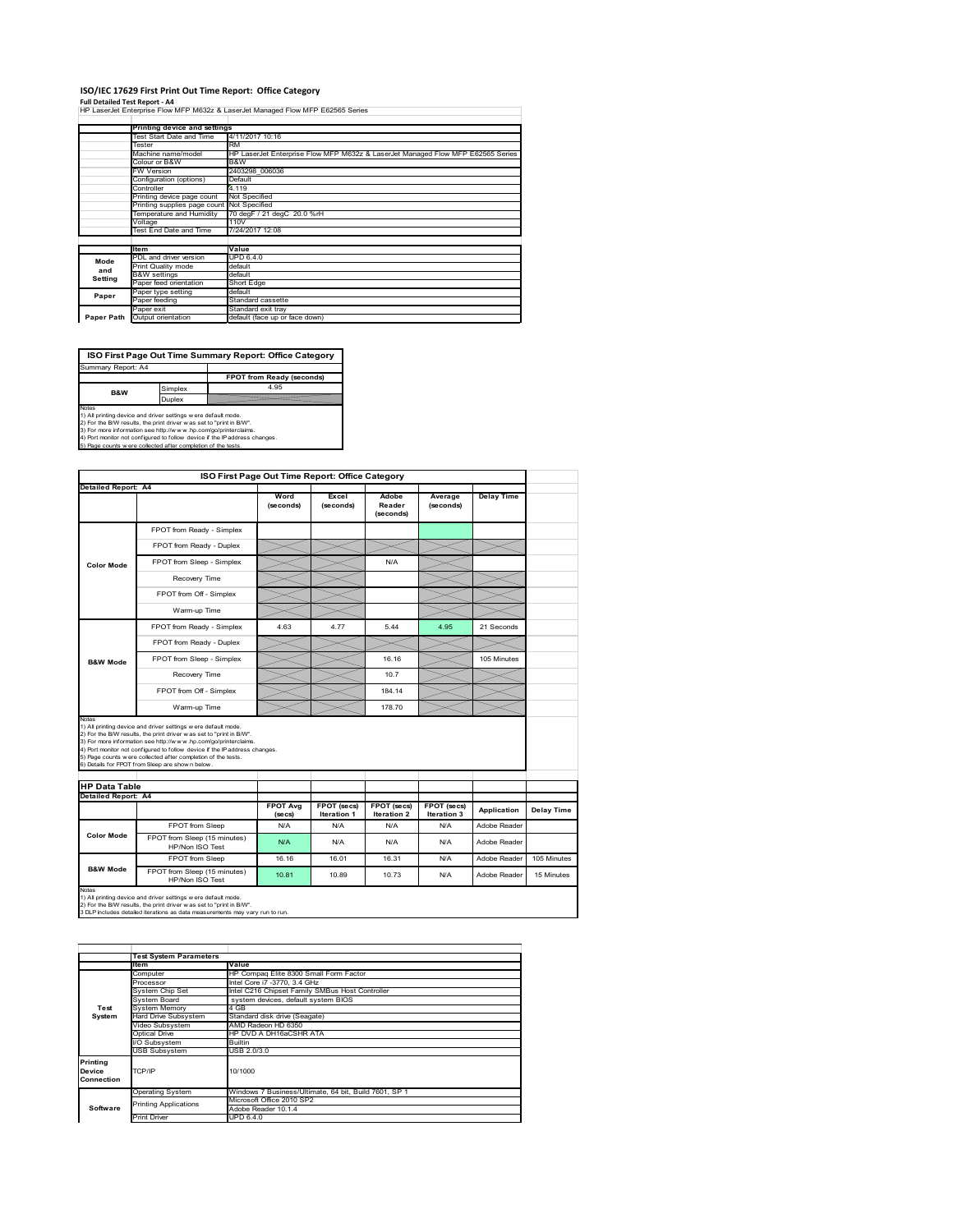# **ISO/IEC 29183 Copy Productivity Report**

### **Full Detailed Test Report ‐ LETTER**

HP LaserJet Enterprise Flow MFP M632z & LaserJet Managed Flow MFP E62565 Series

| <b>Machine Setup Information</b>        |                                                                                                    |
|-----------------------------------------|----------------------------------------------------------------------------------------------------|
| Test Start Date and Time 4/19/2017 8:29 |                                                                                                    |
| TesterIRM                               |                                                                                                    |
|                                         | Machine name/model HP LaserJet Enterprise Flow MFP M632z & LaserJet Managed Flow MFP E62565 Series |
| Colour or B&W B&W                       |                                                                                                    |
|                                         | FW Version 2403298 006036                                                                          |
| Configuration (options) Not Specified   |                                                                                                    |
|                                         | Temperature and Humidity 70 degF / 21 degC 20.0 %rH                                                |
| Test End Date and Time: 4/19/2017 14:52 |                                                                                                    |

|           | Pre-set Item                     | <b>Pre-set Value</b>                                    |
|-----------|----------------------------------|---------------------------------------------------------|
|           | Output Resolution Default        |                                                         |
|           | Output Quality Default           |                                                         |
| Mode      |                                  | Copying Mode Colour for Colour and B&W for B&W          |
|           | Auto Density Adjustment Default  |                                                         |
|           |                                  | Collating function Set in Control Panel                 |
| Paper     | Paper Sending Direction Default  |                                                         |
|           | Paper Type Setting Default       |                                                         |
| Paper     | Paper Feeding Tray 2             |                                                         |
| Path      | Paper Exit Default               |                                                         |
|           |                                  | Face Up Exit Default (face down)                        |
|           | <b>Fixing Capability Default</b> |                                                         |
| Temporary | Image Quality Stability Default  |                                                         |
| Stop      | Capacity of Paper Default        |                                                         |
|           | Others None                      |                                                         |
|           |                                  |                                                         |
|           | Paper Manufacturer HP / Xerox    |                                                         |
| Paper     |                                  | Paper Weight 20lb / 75 g/m2                             |
|           | Paper Size Letter / A4           |                                                         |
|           |                                  | Paper type/name HP Multipurpose Ultra White / HP Office |

| Summary Report: Letter |              |             |
|------------------------|--------------|-------------|
|                        |              |             |
|                        | <b>sFCOT</b> | sESAT (ipm) |
| <b>B&amp;W</b>         | 4.6          | 65.4        |
|                        |              |             |

First Copy Out and Copy Speed measured using ISO/IEC 29183, excludes first set of test documents. For more information see http://w w w .hp.com/go/printerclaims. Exact speed varies depending on the system configuration and document.

Only Target A w as used, all test documents have the same Saturated throughput. Reference ISO/IEC29183:2010 Clause 5, Sections 5.3.1 and 5.3.2

| Detailed Report: LETTER |               |              |       |             |                |             |
|-------------------------|---------------|--------------|-------|-------------|----------------|-------------|
|                         |               |              |       | sEFTP (ipm) |                |             |
|                         | <b>Target</b> | sFCOT (secs) | 1copy | 1copy+30sec | 1copy+4minutes | sESAT (ipm) |
|                         | A             | 4.60         | 13.05 | 56.86       | 62.71          | 65.42       |
|                         |               |              |       | 35 sets     | 268 sets       |             |
|                         | B             |              |       |             |                |             |
|                         |               |              |       |             |                |             |
| B&W                     | C             |              |       |             |                |             |
|                         |               |              |       |             |                |             |
|                         | D             |              |       |             |                |             |
|                         |               |              |       |             |                |             |
|                         | Average       | 4.6          | 13.1  | 56.9        | 62.7           | 65.4        |

Notes

First Copy Out and Copy Speed measured using ISO/IEC 29183, excludes first set of test documents. For more information see http://w w w .hp.com/go/printerclaims. Exact speed varies depending on the system configuration and document. Only Target A w as used, all test documents have the same Saturated throughput. Reference ISO/IEC29183:2010 Clause 5, Sections 5.3.1 and 5.3.2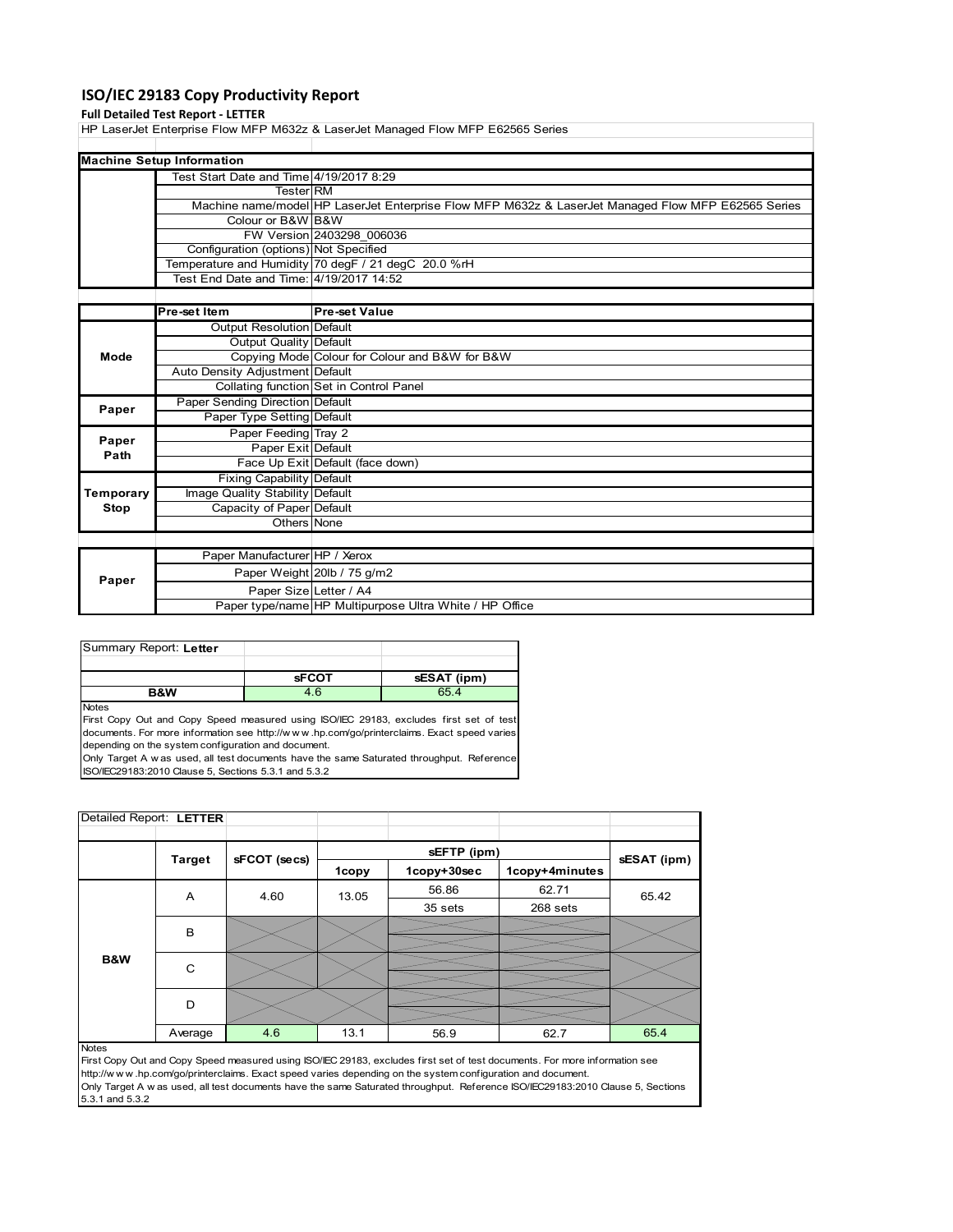# **ISO/IEC 29183 Copy Productivity Report**

#### **Full Detailed Test Report ‐ A4**

HP LaserJet Enterprise Flow MFP M632z & LaserJet Managed Flow MFP E62565 Series

| <b>Machine Setup Information</b>        |                                                                                                    |
|-----------------------------------------|----------------------------------------------------------------------------------------------------|
| Test Start Date and Time 4/19/2017 8:29 |                                                                                                    |
| <b>Tester RM</b>                        |                                                                                                    |
|                                         | Machine name/model HP LaserJet Enterprise Flow MFP M632z & LaserJet Managed Flow MFP E62565 Series |
| Colour or B&W B&W                       |                                                                                                    |
|                                         | FW Version 2403298 006036                                                                          |
| Configuration (options) Not Specified   |                                                                                                    |
|                                         | Temperature and Humidity 70 degF / 21 degC 20.0 %rH                                                |
| Test End Date and Time: 4/19/2017 14:52 |                                                                                                    |

|           | Pre-set Item                     | <b>Pre-set Value</b>                                    |
|-----------|----------------------------------|---------------------------------------------------------|
|           | Output Resolution Default        |                                                         |
|           | Output Quality Default           |                                                         |
| Mode      |                                  | Copying Mode Colour for Colour and B&W for B&W          |
|           | Auto Density Adjustment Default  |                                                         |
|           |                                  | Collating function Set in Control Panel                 |
| Paper     | Paper Sending Direction Default  |                                                         |
|           | Paper Type Setting Default       |                                                         |
| Paper     | Paper Feeding Tray 2             |                                                         |
| Path      | Paper Exit Default               |                                                         |
|           |                                  | Face Up Exit Default (face down)                        |
|           | <b>Fixing Capability Default</b> |                                                         |
| Temporary | Image Quality Stability Default  |                                                         |
| Stop      | Capacity of Paper Default        |                                                         |
|           | Others None                      |                                                         |
|           |                                  |                                                         |
|           | Paper Manufacturer HP / Xerox    |                                                         |
| Paper     |                                  | Paper Weight 20lb / 75 g/m2                             |
|           | Paper Size Letter / A4           |                                                         |
|           |                                  | Paper type/name HP Multipurpose Ultra White / HP Office |

| Summary Report: A4 |              |             |
|--------------------|--------------|-------------|
|                    |              |             |
|                    | <b>sFCOT</b> | sESAT (ipm) |
| <b>B&amp;W</b>     | 4.6          | 61.3        |

Notes

First Copy Out and Copy Speed measured using ISO/IEC 29183, excludes first set of test documents. For more information see http://w w w .hp.com/go/printerclaims. Exact speed varies depending on the system configuration and document. Only Target A w as used, all test documents have the same Saturated throughput. Reference

ISO/IEC29183:2010 Clause 5, Sections 5.3.1 and 5.3.2

| Detailed Report: A4 |               |              |       |             |                |             |
|---------------------|---------------|--------------|-------|-------------|----------------|-------------|
|                     |               |              |       | sEFTP (ipm) |                |             |
|                     | <b>Target</b> | sFCOT (secs) | 1copy | 1copy+30sec | 1copy+4minutes | sESAT (ipm) |
| <b>B&amp;W</b>      | Α             | 4.59         | 13.07 | 48.86       | 58.95          | 61.33       |
|                     |               |              |       | 32 sets     | 249 sets       |             |
|                     | в             |              |       |             |                |             |
|                     | $\mathsf{C}$  |              |       |             |                |             |
|                     | D             |              |       |             |                |             |
|                     | Average       | 4.6          | 13.1  | 48.9        | 59.0           | 61.3        |
| <b>Notes</b>        |               |              |       |             |                |             |

First Copy Out and Copy Speed measured using ISO/IEC 29183, excludes first set of test documents. For more information see http://w w w .hp.com/go/printerclaims. Exact speed varies depending on the system configuration and document. Only Target A w as used, all test documents have the same Saturated throughput. Reference ISO/IEC29183:2010 Clause 5, Sections 5.3.1 and 5.3.2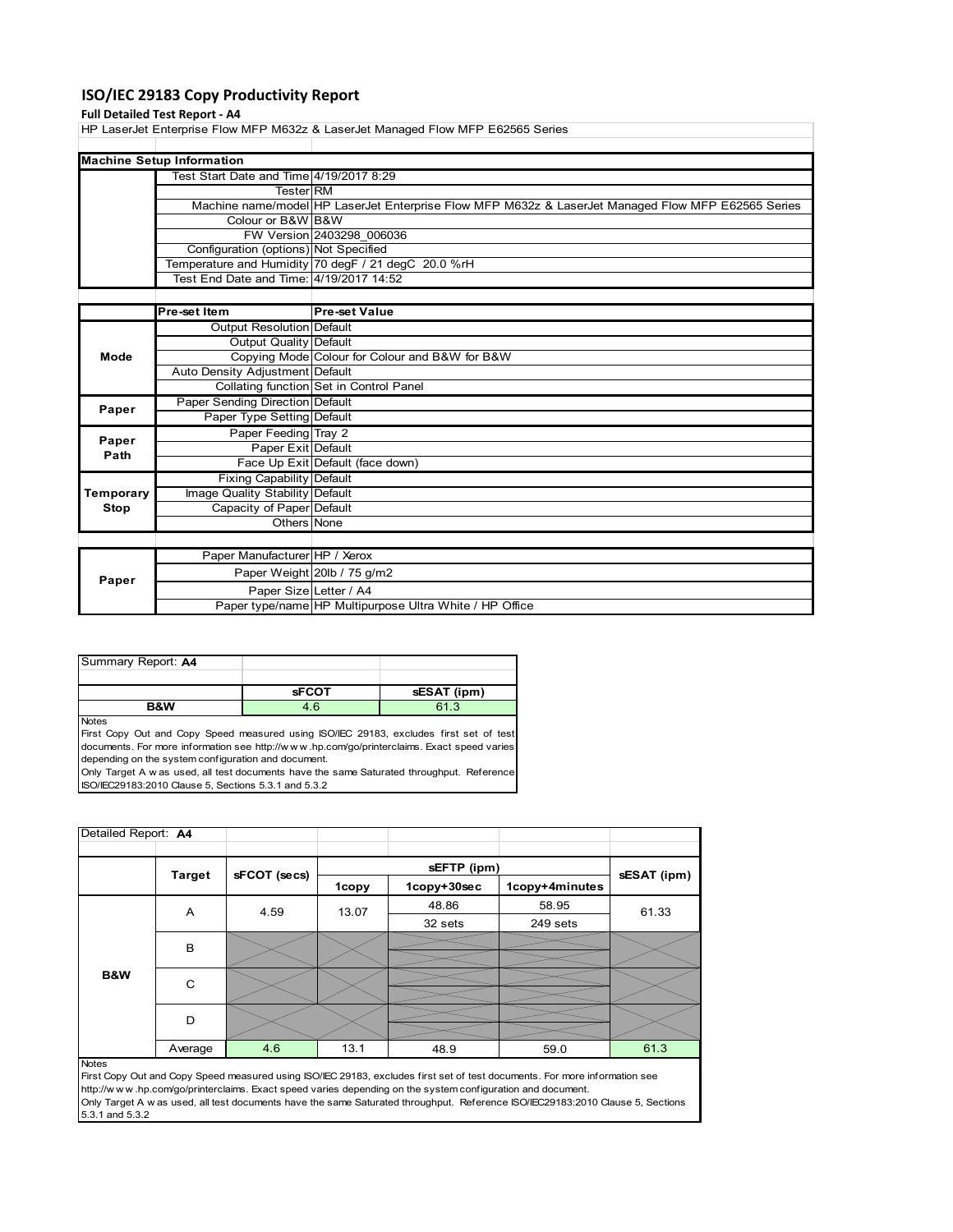# **ISO/IEC 24735 Copy Productivity Report**

**Full Detailed Test Report ‐ LETTER**

| <b>Machine Setup Information</b>        |                                                                                                    |
|-----------------------------------------|----------------------------------------------------------------------------------------------------|
| Test Start Date and Time 4/20/2017 6:01 |                                                                                                    |
| <b>Tester RM</b>                        |                                                                                                    |
|                                         | Machine name/model HP LaserJet Enterprise Flow MFP M632z & LaserJet Managed Flow MFP E62565 Series |
| Colour or B&W B&W                       |                                                                                                    |
|                                         | FW Version 2403298 006036                                                                          |
| Configuration (options) Not Specified   |                                                                                                    |
|                                         | Temperature and Humidity 70 degF / 21 degC 20.0 %rH                                                |
| Test End Date and Time: 7/24/2017 11:33 |                                                                                                    |
|                                         |                                                                                                    |
| Pre-set Item                            | <b>Pre-set Value</b>                                                                               |
| Output Resolution Default               |                                                                                                    |
| Output Quality Default                  |                                                                                                    |
| Copying Mode Default                    |                                                                                                    |
| Auto Density Adjustment Default         |                                                                                                    |
|                                         | Collating function Activated (if not activated in default mode)                                    |
| Paper Sending Direction Default         |                                                                                                    |
| Paper Type Setting Default              |                                                                                                    |
|                                         | Paper Feeding Standard cassette                                                                    |
|                                         | Paper Exit Standard exit tray                                                                      |
| Face Up Exit Default                    |                                                                                                    |
| <b>Fixing Capability Default</b>        |                                                                                                    |
| Image Quality Stability Default         |                                                                                                    |
| Capacity of Paper Default               |                                                                                                    |
|                                         | Others Default                                                                                     |
|                                         |                                                                                                    |
| Paper Manufacturer HP / Xerox           |                                                                                                    |
|                                         | Paper Weight 20lb / 75 g/m2                                                                        |
|                                         | Paper Size Letter / A4                                                                             |

| ISO/IEC 24735 Copy Productivity Report |             |             |            |                  |                  |                 |  |  |
|----------------------------------------|-------------|-------------|------------|------------------|------------------|-----------------|--|--|
| Detailed Report: LETTER                |             |             |            |                  |                  |                 |  |  |
|                                        | Copying     | FSOT (secs) |            | EFTP (ipm)       |                  | ESAT (ipm)      |  |  |
|                                        | <b>Mode</b> | 1 set only  | 1 set only | $1$ set + 30sec  | 1 set + $4min$   | $1$ set + 30sec |  |  |
| <b>Color Mode</b>                      | 1:1         |             | (1 set )   |                  |                  |                 |  |  |
|                                        | 1:2         |             | (1 set)    |                  |                  |                 |  |  |
|                                        | 2:2         |             | (1 set)    |                  |                  |                 |  |  |
|                                        | 1:1         | 8.33        | 28.81      | 53.84<br>10 sets | 62.54<br>67 sets | 65.23           |  |  |
| <b>B&amp;W</b> mode                    | 1:2         | 11.19       | 21.44      | 46.80<br>9 sets  |                  | 57.86           |  |  |
|                                        | 2:2         | 14.90       | 16.10      | 44.04<br>9 sets  |                  | 57.98           |  |  |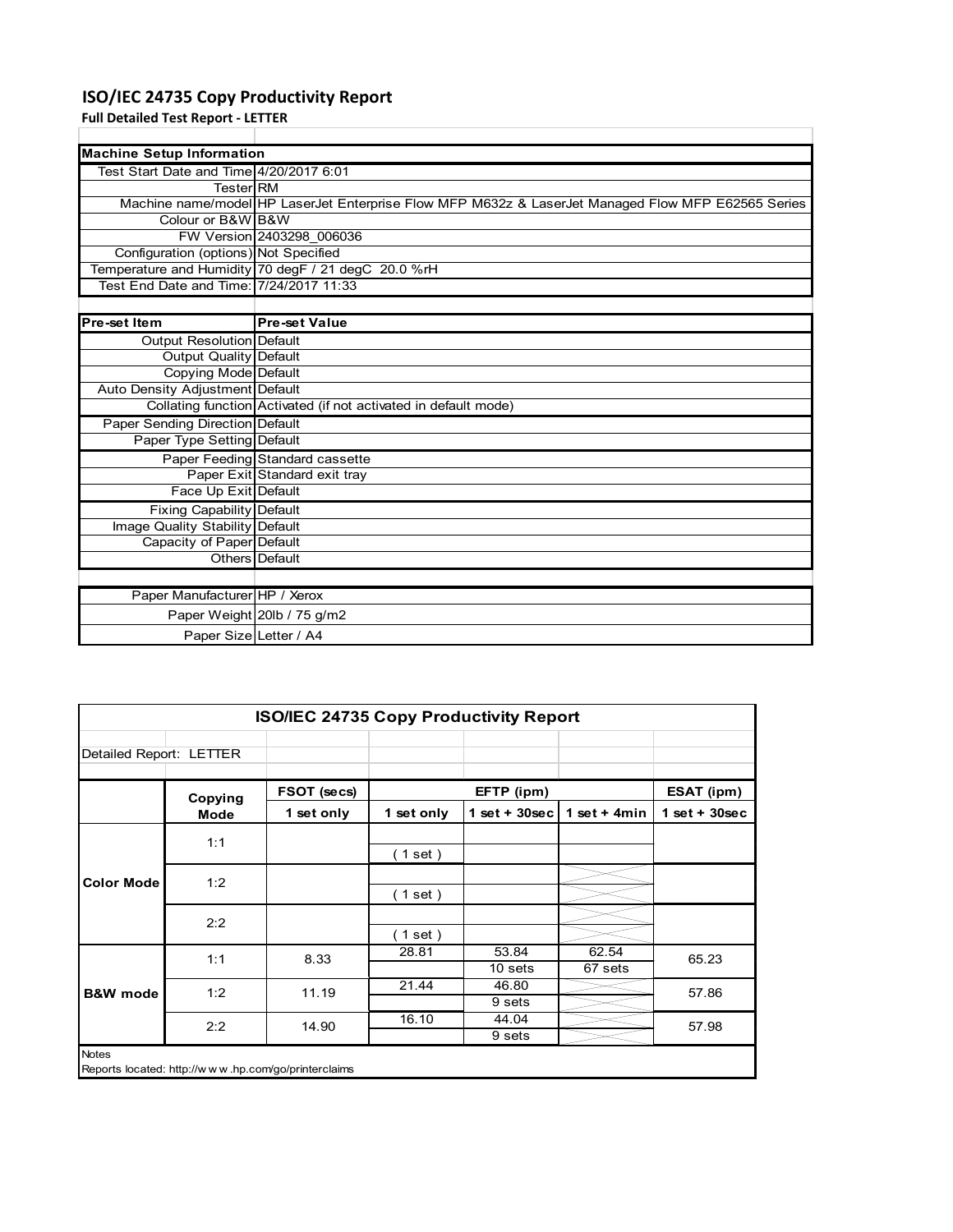# **ISO/IEC 24735 Copy Productivity Report**

**Full Detailed Test Report ‐ A4**

| <b>Machine Setup Information</b>        |                                                                                                    |
|-----------------------------------------|----------------------------------------------------------------------------------------------------|
| Test Start Date and Time 4/20/2017 6:01 |                                                                                                    |
| <b>Tester</b> RM                        |                                                                                                    |
|                                         | Machine name/model HP LaserJet Enterprise Flow MFP M632z & LaserJet Managed Flow MFP E62565 Series |
| Colour or B&W B&W                       |                                                                                                    |
|                                         | FW Version 2403298 006036                                                                          |
| Configuration (options) Not Specified   |                                                                                                    |
|                                         | Temperature and Humidity 70 degF / 21 degC 20.0 %rH                                                |
| Test End Date and Time: 7/24/2017 11:33 |                                                                                                    |
|                                         |                                                                                                    |
| Pre-set Item                            | <b>Pre-set Value</b>                                                                               |
| <b>Output Resolution Default</b>        |                                                                                                    |
| Output Quality Default                  |                                                                                                    |
| <b>Copying Mode Default</b>             |                                                                                                    |
| Auto Density Adjustment Default         |                                                                                                    |
|                                         | Collating function Activated (if not activated in default mode)                                    |
| Paper Sending Direction Default         |                                                                                                    |
| Paper Type Setting Default              |                                                                                                    |
|                                         | Paper Feeding Standard cassette                                                                    |
|                                         | Paper Exit Standard exit tray                                                                      |
| Face Up Exit Default                    |                                                                                                    |
| <b>Fixing Capability Default</b>        |                                                                                                    |
| Image Quality Stability Default         |                                                                                                    |
| Capacity of Paper Default               |                                                                                                    |
|                                         | Others Default                                                                                     |
|                                         |                                                                                                    |
| Paper Manufacturer HP / Xerox           |                                                                                                    |
|                                         | Paper Weight 20lb / 75 g/m2                                                                        |
|                                         | Paper Size Letter / A4                                                                             |

| Detailed Report: A4 |             |             |            |                 |                 |                 |  |
|---------------------|-------------|-------------|------------|-----------------|-----------------|-----------------|--|
|                     | Copying     | FSOT (secs) |            | EFTP (ipm)      |                 | ESAT (ipm)      |  |
|                     | <b>Mode</b> | 1 set only  | 1 set only | $1$ set + 30sec | 1 set $+$ 4 min | $1$ set + 30sec |  |
|                     | 1:1         |             |            |                 |                 |                 |  |
|                     |             |             | (1 set)    |                 |                 |                 |  |
| Colour              | 1:2         |             |            |                 |                 |                 |  |
| Mode                |             |             | ( 1 set )  |                 |                 |                 |  |
|                     | 2:2         |             |            |                 |                 |                 |  |
|                     |             |             | (1 set)    |                 |                 |                 |  |
|                     | 1:1         | 8.04        | 29.86      | 51.71           | 58.84           | 61.31           |  |
| <b>B&amp;W</b> mode |             |             |            | 9 sets          | 64 sets         |                 |  |
|                     | 1:2         | 11.99       | 20.02      | 44.52           |                 | 55.10           |  |
|                     |             |             |            | 8 sets          |                 |                 |  |
|                     | 2:2         | 14.26       | 16.82      | 40.80           |                 | 54.80           |  |
|                     |             |             |            | 8 sets          |                 |                 |  |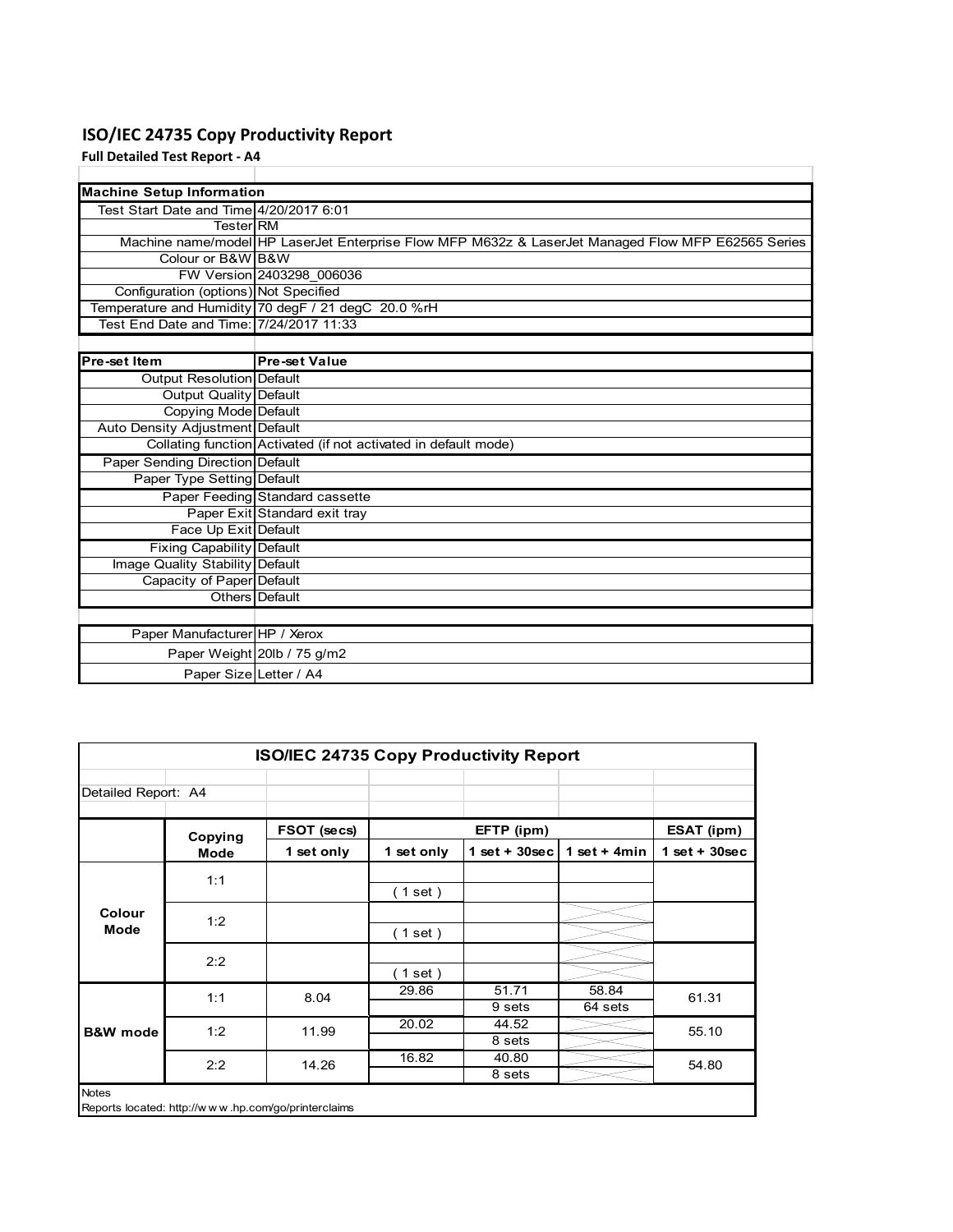# **ISO/IEC 17991 Scanning Productivity Report**

| <b>Full Detailed Test Report - LETTER</b> |  |  |  |
|-------------------------------------------|--|--|--|
|                                           |  |  |  |

|            | <b>Machine Setup Information</b> |                                                                                 |
|------------|----------------------------------|---------------------------------------------------------------------------------|
|            | Test Start Date and Time         | 4/11/2017 12:45                                                                 |
|            | Tester                           | <b>RM</b>                                                                       |
|            | Machine name/model               | HP LaserJet Enterprise Flow MFP M632z & LaserJet Managed Flow MFP E62565 Series |
|            | Colour or B&W                    | B&W                                                                             |
|            | Configuration (options)          | Default                                                                         |
|            | Temperature and Humidity         | 70 degF / 21 degC 20.0 %rH                                                      |
|            | Voltage                          | 110V                                                                            |
|            | Test End Date and Time           | 4/11/2017 14:41                                                                 |
|            |                                  |                                                                                 |
|            | <b>Preset Item</b>               | <b>Preset Value</b>                                                             |
|            | Scanning resolution              | default (200 dpi)                                                               |
|            | Colour or grey scale/B&W         | default (colour)                                                                |
| Mode       | Duplex / simplex                 | default (simplex)                                                               |
| and        | Original page size               | default (A4)                                                                    |
| Setting    | Paper feed orientation           | default (long edge)                                                             |
|            | Scan destination                 | default (shared network)                                                        |
|            | Storing File Type                | default (PDF-multi)                                                             |
|            | Auto scan quality adjustment     | default (factory preset default setting)                                        |
| <b>ADF</b> | Paper feed direction             | default (long edge)                                                             |
|            | Output orientation               | default                                                                         |
| Paper-path | Scanning unit                    | default (duplex ADF)                                                            |

# **ISO/IEC 17991 - Scan Summary Report: ADF Productivity Measurement**

|                |             | <b>Scanning Mode</b> |              | <b>Measurement result</b> |
|----------------|-------------|----------------------|--------------|---------------------------|
|                | File format | Resolution           | Scanning     | scESAT 30secA             |
|                | version     |                      | side         | (ipm)                     |
| Colour         | pdf         | 200                  |              | 92.78                     |
|                |             |                      | double sided | 186.37                    |
| <b>B&amp;W</b> | pdf         | 200                  | single sided | 92.45                     |
|                |             |                      | double sided | 186.53                    |

1) For more information see http://w w w .hp.com/go/printerclaims. 2) For the B/W results, the device scan setting is set to "Scan in B/W".

# **ISO/IEC 17991 - Scan Summary Report: Network Folder Productivity Measurement**

| <b>Summary Report: Letter</b> |                      |            |              |                           |                  |               |  |  |
|-------------------------------|----------------------|------------|--------------|---------------------------|------------------|---------------|--|--|
|                               | <b>Scanning Mode</b> |            |              | <b>Measurement result</b> |                  |               |  |  |
|                               | File format          | Resolution | Scanning     | scEFTP 30secF             | File size 30secF | Number of     |  |  |
|                               | version              |            | side         | (ipm)                     | (Mbyte)          | Sets (30secF) |  |  |
| pdf<br>Colour                 |                      | 200        | single sided | 66.38                     | 4.30             | 13.00         |  |  |
|                               |                      |            | double sided | 78.96                     | 9.12             | 25.00         |  |  |
| B&W                           | pdf                  | 200        | single sided | 71.72                     | 2.32             | 13.00         |  |  |
|                               |                      |            | double sided | 77.51                     | 4.87             | 26.00         |  |  |
| Notes                         |                      |            |              |                           |                  |               |  |  |

Notes 1) For more information see http://w w w .hp.com/go/printerclaims. 2) For the B/W results, the device scan setting is set to "Scan in B/W".

| ISO/IEC 17991 - Scan Full Report: ADF Productivity Measurement |                        |                      |                  |                           |                                      |        |  |  |  |
|----------------------------------------------------------------|------------------------|----------------------|------------------|---------------------------|--------------------------------------|--------|--|--|--|
| <b>Summary Report: Letter</b>                                  |                        |                      |                  |                           |                                      |        |  |  |  |
|                                                                |                        | <b>Scanning Mode</b> |                  | <b>Measurement result</b> |                                      |        |  |  |  |
|                                                                | File format<br>version | Resolution           | Scanning<br>side | scFFTP 1setA<br>(ipm)     | scEFTP 30secA scESAT 30secA<br>(ipm) | (ipm)  |  |  |  |
| Colour                                                         | 200<br>pdf             |                      | single sided     | 43.61                     | 85.02                                | 92.78  |  |  |  |
|                                                                |                        | double sided         | 52.70            | 169.31                    | 186.37                               |        |  |  |  |
|                                                                |                        | 200                  | single sided     | 44.52                     | 85.78                                | 92.45  |  |  |  |
| B&W                                                            | pdf                    |                      | double sided     | 52.45                     | 169.26                               | 186.53 |  |  |  |

Notes 1) For more information see http://w w w .hp.com/go/printerclaims. 2) For the B/W results, the device scan setting is set to "Scan in B/W".

| <b>Summary Report: Letter</b>                                            |                        |                      |                  |                       |                           |                                           |                               |
|--------------------------------------------------------------------------|------------------------|----------------------|------------------|-----------------------|---------------------------|-------------------------------------------|-------------------------------|
|                                                                          |                        | <b>Scanning Mode</b> |                  |                       | <b>Measurement result</b> |                                           |                               |
|                                                                          | File format<br>version | Resolution           | Scanning<br>side | scFFTP 1setF<br>(ipm) | (ipm)                     | scEFTP 30secF File size 30secF<br>(Mbyte) | Number of<br>Sets<br>(30secF) |
| Colour                                                                   |                        | 200                  | single sided     | 26.66                 | 66.38                     | 4.30                                      | 13                            |
|                                                                          | pdf                    |                      | double sided     | 26.66                 | 78.96                     | 9.12                                      | 25                            |
| B&W                                                                      | pdf                    | 200                  | single sided     | 28.33                 | 71.72                     | 2.32                                      | 13                            |
|                                                                          |                        |                      | double sided     | 26.66                 | 77.51                     | 4.87                                      | 26                            |
| <b>Notes</b>                                                             |                        |                      |                  |                       |                           |                                           |                               |
| 1) For more information see http://www.hp.com/go/printerclaims.          |                        |                      |                  |                       |                           |                                           |                               |
| 2) For the B/W results, the device scan setting is set to "Scan in B/W". |                        |                      |                  |                       |                           |                                           |                               |

|            | <b>Test System Parameters</b> |                                                       |  |  |  |
|------------|-------------------------------|-------------------------------------------------------|--|--|--|
|            | Item                          | Value                                                 |  |  |  |
|            | Computer name                 | HP Compaq Elite 8300 Small Form Factor                |  |  |  |
|            | Processor                     | Intel Core i7 -3770, 3.4 GHz                          |  |  |  |
|            | System Chip Set               | Intel C216 Chipset Family SMBus Host Controller       |  |  |  |
|            | <b>System Board</b>           | System devices, default system BIOS                   |  |  |  |
|            | System Memory                 | 4 GB                                                  |  |  |  |
| System     | Hard Drive Subsystem          | Standard disk drive (Seagate)                         |  |  |  |
|            | Video Subsystem               | AMD Radeon HD 6350                                    |  |  |  |
|            | <b>Optical Drive</b>          | HP DVD A DH16aCSHR ATA                                |  |  |  |
|            | I/O Subsystem                 | <b>Builtin</b>                                        |  |  |  |
|            | <b>USB Subsystem</b>          | USB 2.0/3.0                                           |  |  |  |
|            | <b>Operating System</b>       | Windows 7 Business/Ultimate, 64 bit, Build 7601, SP 1 |  |  |  |
|            | Location of network folder    | PC                                                    |  |  |  |
|            | Internet Protocol             | IP <sub>v4</sub>                                      |  |  |  |
| Scanning   | <b>Transfer Protocol</b>      | <b>SMB</b>                                            |  |  |  |
| Device     | Hub                           | Trendnet Router and Gbit Switch                       |  |  |  |
| Connection | Network Speed                 | TCP 10/1000 Mbit Ethernet                             |  |  |  |
|            | <b>Connetion Cable</b>        | Cat6 Straight cable                                   |  |  |  |
|            | Wireless router               | No use                                                |  |  |  |
|            | Others                        | No use                                                |  |  |  |